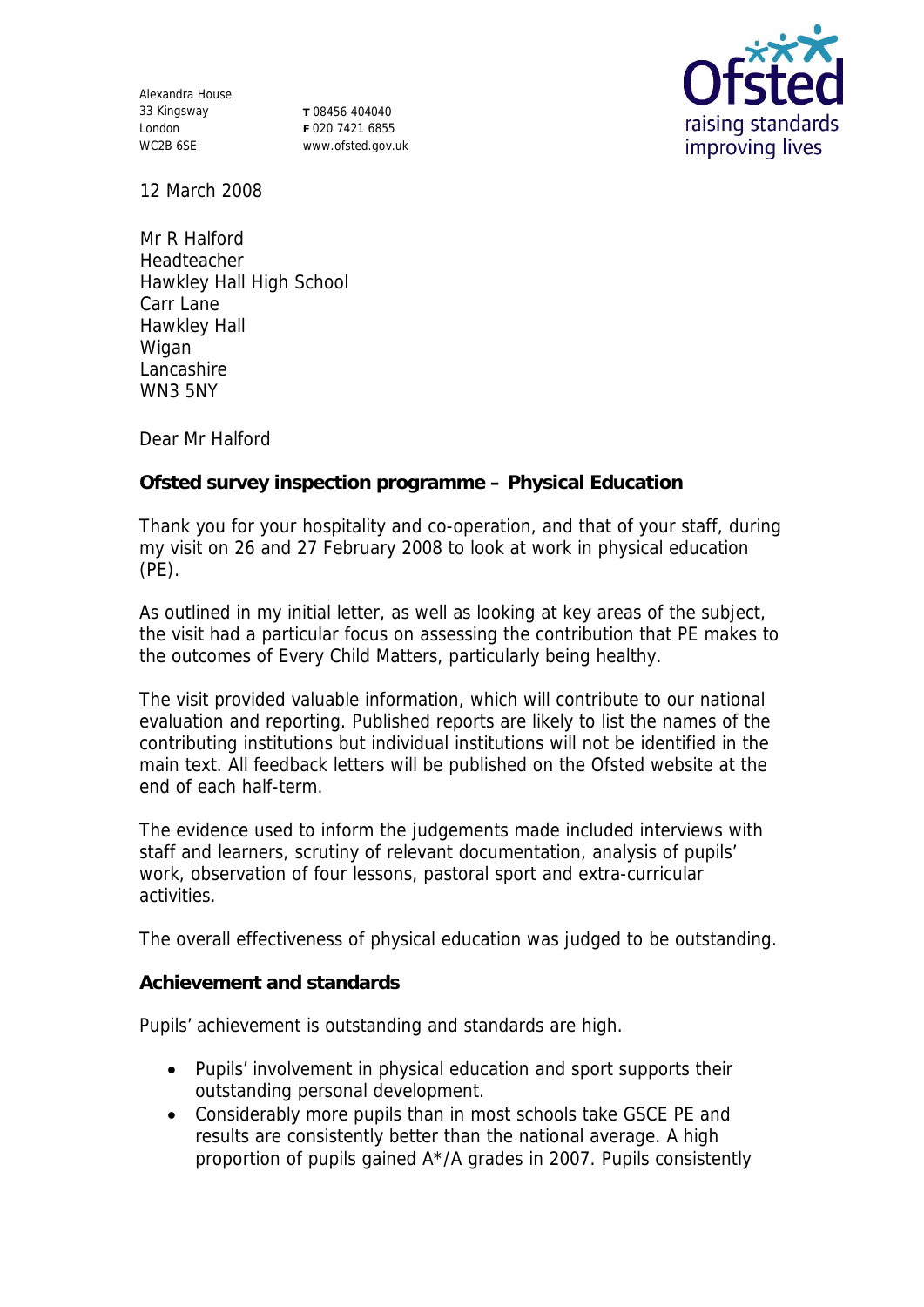gain better results than the highly challenging targets set for them and their results in PE are better than most of the other subjects they take.

- Around 45 pupils each year gain the Junior Sport Leader Award. A small number are taking the Dance Leader Award. A few older pupils are starting the Community Sport Leader Award.
- Many individuals, including pupils with learning difficulties and/or disabilities, and school teams are successful in local, county and sometimes national level competition. There are particular strengths in football, netball, athletics, rugby, cross-country running, tennis and volleyball.
- Pupils make good progress throughout the school and respond very well to the great breadth of opportunities available to them.
- Pupils acquire and develop skills at a very good rate across a range of activities. They are confident in planning strategies and improvements to performance. They analyse and evaluate their own and others' work and suggest improvements. Most pupils understand how exercise can help to keep healthy.

## **Quality of teaching and learning of PE**

The quality of teaching and learning is outstanding.

- Pupils rise to teachers' very high expectations of progress, achievement and conduct. Relationships are very positive and teachers get the best from the pupils.
- Teachers' very secure knowledge of the subject and how to teach it ensure that activities in lessons are varied, well paced and progressively challenging. Pupils feel that lessons are demanding but fun. They say that they work hard and learn a great deal.
- Pupils know exactly what they are aiming to achieve in lessons. Teachers' frequent guidance to individuals and the whole class in both practical and theory work ensures that pupils know what to do to improve.
- Systems to asses and record pupils' progress and schemes of work are securely in place but do not fully identify pupils' progress and achievements in all elements of PE, e.g. leadership, knowledge and understanding of health and fitness.
- Regular demanding homework and extra revision sessions support pupils' progress in accredited courses.
- Information and communication technology (ICT) is used increasingly to support learning and teaching, especially in accredited courses.

## **Quality of the curriculum**

The quality of the curriculum is outstanding.

- All pupils in Years 7 to 9 and a high proportion in Years 10 and 11 experience at least 2 hours of high quality physical education each week.
- The curriculum is fully inclusive of all pupils. A broad range of activities meets pupils' different interests and needs.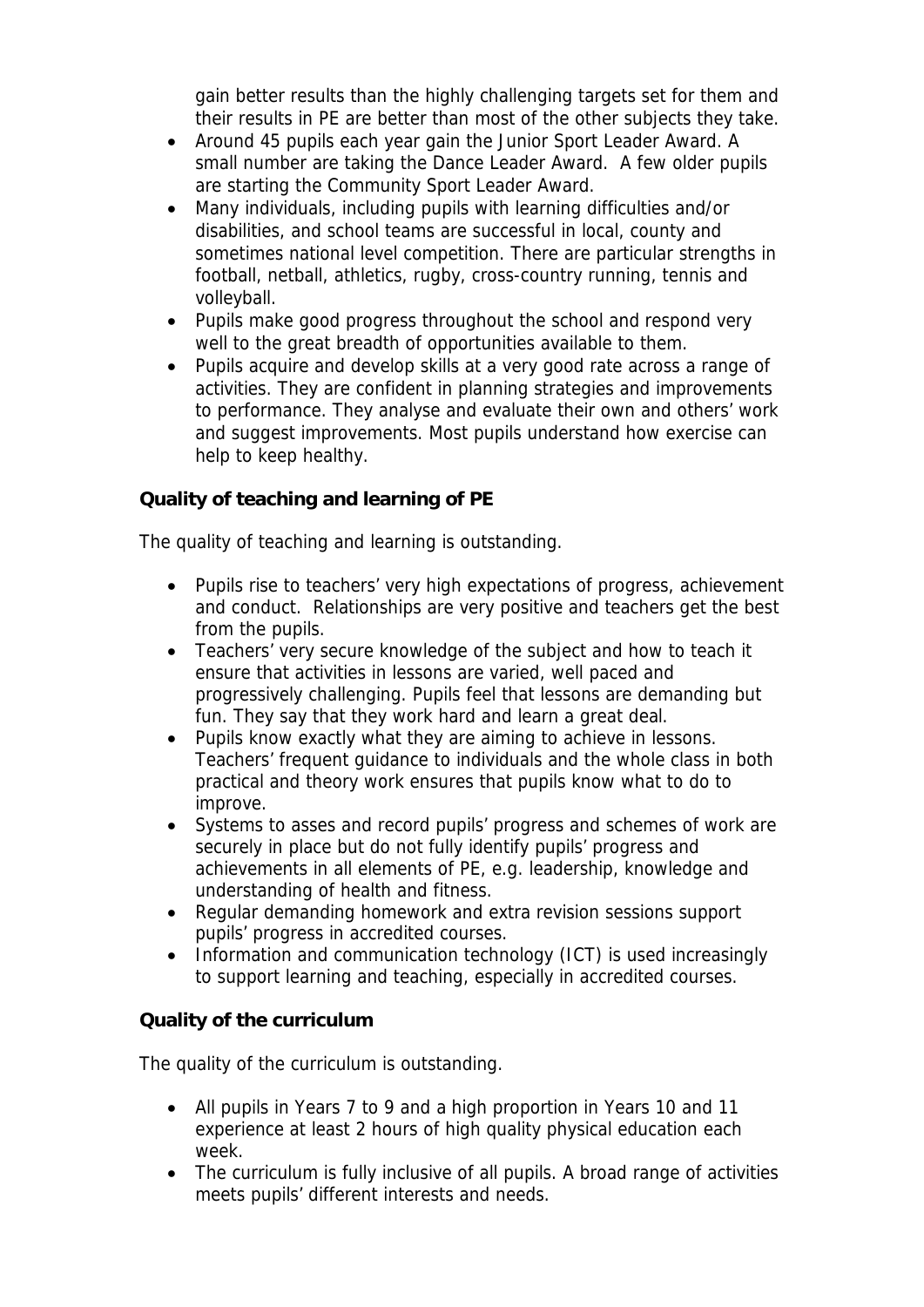- A very good range of accredited courses is offered to pupils and includes courses in leadership and officiating, and vocational accreditation.
- An excellent range of extra-curricular sport provides pupils with many opportunities to follow their interests and achieve in sport and dance.
- The programme of Pastoral Sporting events gives all pupils the chance to take part in competitive team activities at least once each half term.

**Leadership and management of PE**

The effectiveness of leadership and management is outstanding.

- Leadership of the faculty provides great enthusiasm and a commitment to maintaining high standards.
- Equally important to leaders and the faculty is the inclusion of all pupils in PE and sport, and the promotion of their personal development through enjoyment and participation in PE and sport.
- A strong team of staff works towards these common aims and is very well supported by senior leaders.
- Good levels of professional development support continually improving provision.
- Self-evaluation by senior and faculty leaders is accurate and leads to identifying the correct priorities for improvement. However, the faculty's systems to check on the effectiveness of their work and recent developments on pupils' achievements are not as systematic as they could be.
- Good attention is paid to pupils' safety and risk assessments are in place.

**Subject issue - PE contribution to the outcomes of Every Child Matters, particularly being healthy**

PE makes an outstanding contribution to the outcomes of Every Child Matters.

- The Healthy School Award reflects the school and the faculty's commitment to providing secure education for all pupils in how to stay healthy. Pupils appreciate the many opportunities for healthy activity provided by the faculty at lunchtimes and after school.
- Very high levels of participation in lessons, intra-school competitions, extra-curricular clubs and teams reflect pupils' enthusiasm for taking regular exercise.
- The 'Healthy Day' organised for pupils in Year 7 provides a secure basis for pupils' understanding of how to maintain a healthy lifestyle.
- Pupils know how to keep themselves safe in PE lessons. Courses on self-defence are popular.
- PE gives pupils many opportunities to achieve highly in GCSE and vocational courses and to gain awards for sport and dance leadership. Pupils taking leadership courses surprise themselves in how much they gain in confidence through the training and work they carry out with younger pupils.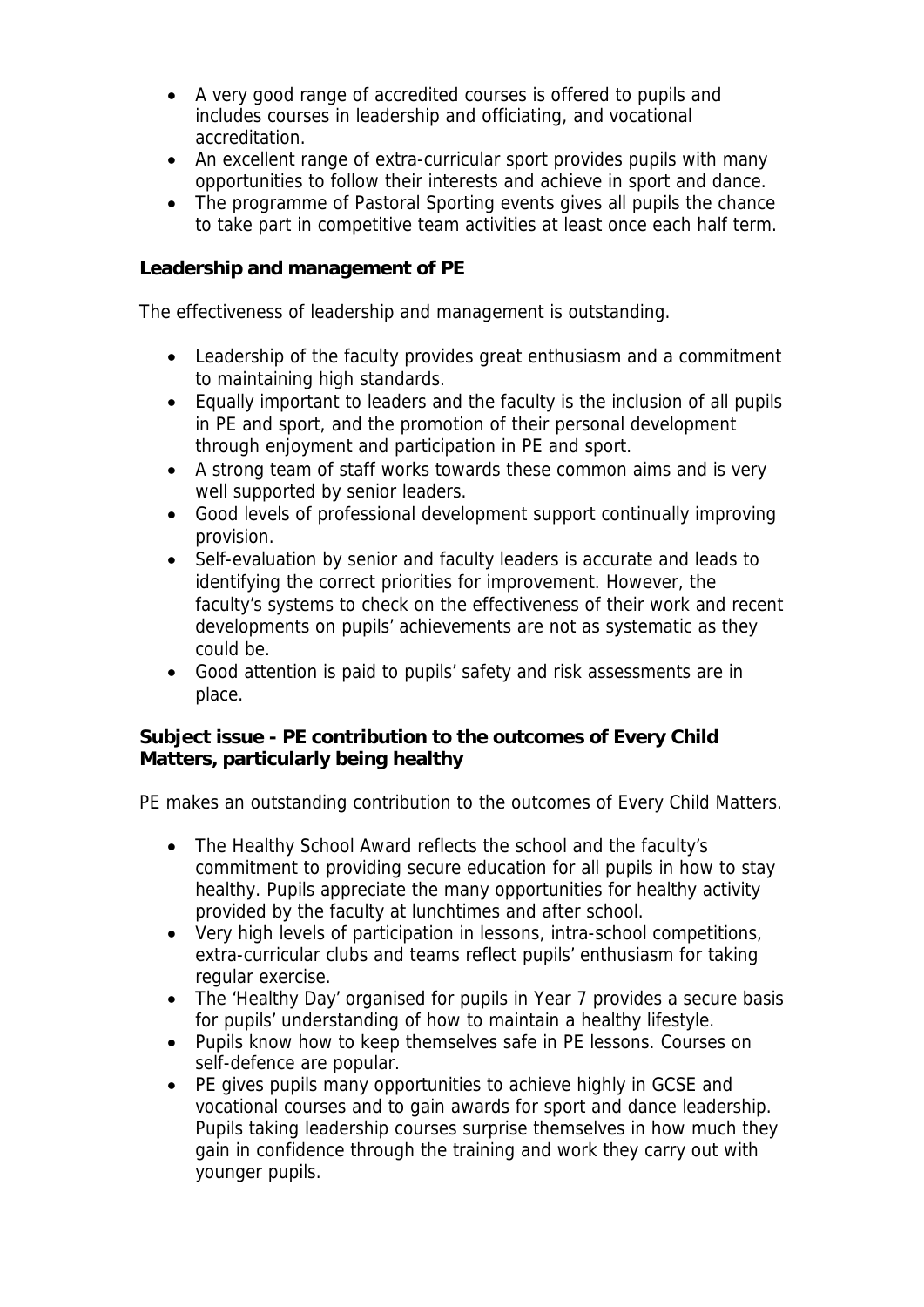- Pupils across the school are resoundingly positive about their experiences in PE and they thoroughly enjoy lessons that are fun and hard work.
- PE gives pupils many chances to contribute to the school and the wider community through, for example, participation in the 'Pastoral Sports' events, leading activities for younger pupils and through taking on responsibilities as PE prefects and sports captains.
- The many opportunities PE and sport provide for pupils to work together in teams and the self-confidence they gain through achieving well in the many varied experiences prepare pupils exceedingly well for their future lives.
- Pupils are well prepared to select pathways that may interest them in PE and sport at age 16. They are less aware of the opportunities that exist in higher education.

## **Inclusion**

The commitment of the faculty to the inclusion of all pupils in high quality PE and sport is outstanding.

- Pupils with learning difficulties and/or disabilities are very well provided for. A mix of participation in full class activities and finely tailored programmes that meet additional needs help pupils to develop selfconfidence and enjoy participation in sport. Specific programmes designed to develop pupils' gross and fine motor skills are successful.
- Innovative ideas that help to motivate and interest pupils, particularly those with learning and/or disabilities are continually being developed. These include activities such as archery, New Age Kurling and the physical performance of computerised versions of games such as tennis or golf. These use arm actions and a hand control in response to action on a screen.
- A variety of sporting activities, including wrestling, are organised alongside other education experiences to motivate pupils in danger of losing interest in their education.
- Gifted and talented pupils are supported in developing their full range of talents. They are encouraged to take part in sport through the school's many links with local sporting clubs and to represent their school, district or county in competitions.

**Areas for improvement, which we discussed, included:**

- develop schemes of work and systems of assessment to fully identify pupils' progress and achievements in all elements of PE
- improve the faculty's systems to check on the effectiveness of their work and recent developments on pupils' progress and achievements.

I hope these observations are useful as you continue to develop physical education in the school.